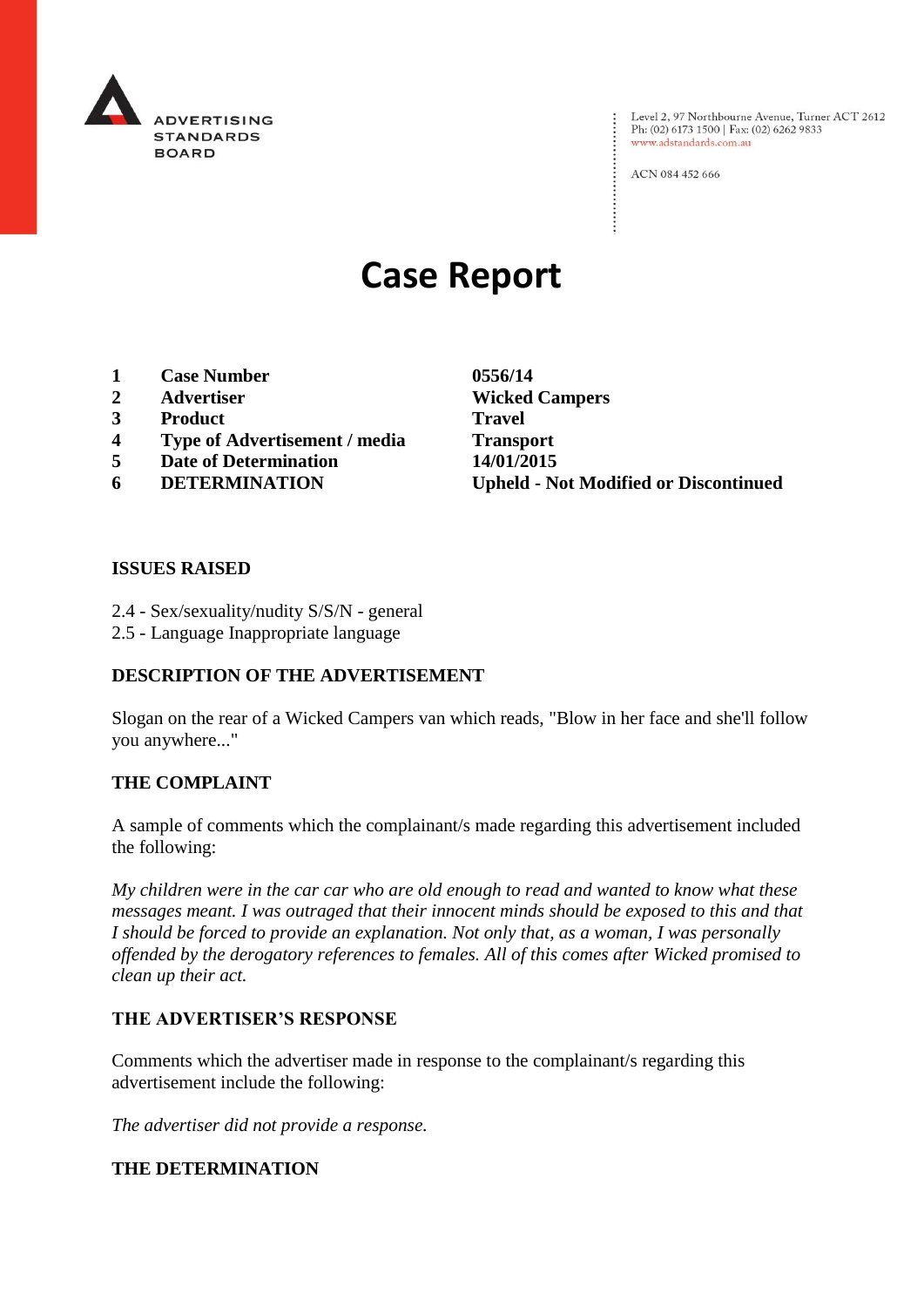The Advertising Standards Board ("Board") considered whether this advertisement breaches Section 2 of the Advertiser Code of Ethics (the "Code").

The Board noted the complainant's concern that the advertisement features language and images that are inappropriate for a broad audience particularly children.

The Board viewed the advertisement and noted the advertiser had not provided a response. The Board considered whether the advertisement was in breach of Section 2.4 of the Code. Section 2.4 of the Code states: "Advertising or Marketing Communications shall treat sex, sexuality and nudity with sensitivity to the relevant audience".

The Board noted that the van featured text on the back of the vehicle that read: "blow in her face and she'll follow you anywhere." On the side of the vehicle there are images of sheep with a farmer approaching the sheep saying "Come to Deddy." The text also includes a response from the sheep of "It's not the constant sex I object to, it's the bloody accent."

The Board noted it had previously upheld similar slogans for the same advertiser, specifically in case 0078/13 where: "The Board noted that the advertisement makes reference to a sexual act.

"If you've ever met a woman with crooked teeth, you've met a woman who has given Chuck Norris a blow job."

The Board considered the term "blow" and noted that it is derived from the term "blow job" which is the colloquial term for the sexual act of fellatio (the oral stimulation of a man's penis).

In the case mentioned above, the Board noted that "the advertisement makes reference to a sexual act (blow job) and that the phrase in its entirety is a Chuck Norris joke which would be familiar to some members of the community. The Board considered however that regardless of whether you were familiar with the joke, in the Board's view the reference to a blow job is blatantly sexual and is not appropriate for a broad community who could easily see this advertisement." Consistent with the matter mentioned above, in the current matter, the Board considered that most adult members of the community would understand this reference and considered that this reference to a sexual act is explicit and does not treat the issue of sex with sensitivity to the relevant broad audience.

In addition, the Board noted that the images of the sheep on the side of the van and the inclusion of words suggesting the farmer is going to and has sex with the sheep.

The Board noted that the depiction is intended to be a humorous send up of people from New Zealand. The Board agreed that regardless of whether the viewer is familiar with the recurring dig at New Zealanders relating to sheep, the suggestion that a farmer is having sexual intercourse with animals is blatantly sexual and is not appropriate for a broad audience who could see this advertisement.

The Board determined that the advertisement did not depict sex, sexuality and nudity with sensitivity to the relevant audience and that it did breach section 2.4 of the Code.

The Board then considered whether the advertisement was in breach of Section 2.5 of the Code. Section 2.5 of the Code states: "Advertising or Marketing Communications shall only use language which is appropriate in the circumstances (including appropriate for the relevant audience and medium). Strong or obscene language shall be avoided".

The Board noted the advertisement uses the sexual phrase 'blow in her face' and although this is a double entendre that could suggest simply to blow air in a woman's face with your mouth, the Board considered that most people would take it as a reference to a sexual act and considered that this is not appropriate for the back of a mobile van and is not appropriate in the circumstances and determined that the advertisement did breach Section 2.5 of the Code. Finding that the advertisement did breach section 2.4 and 2.5 of the Code, the Board upheld